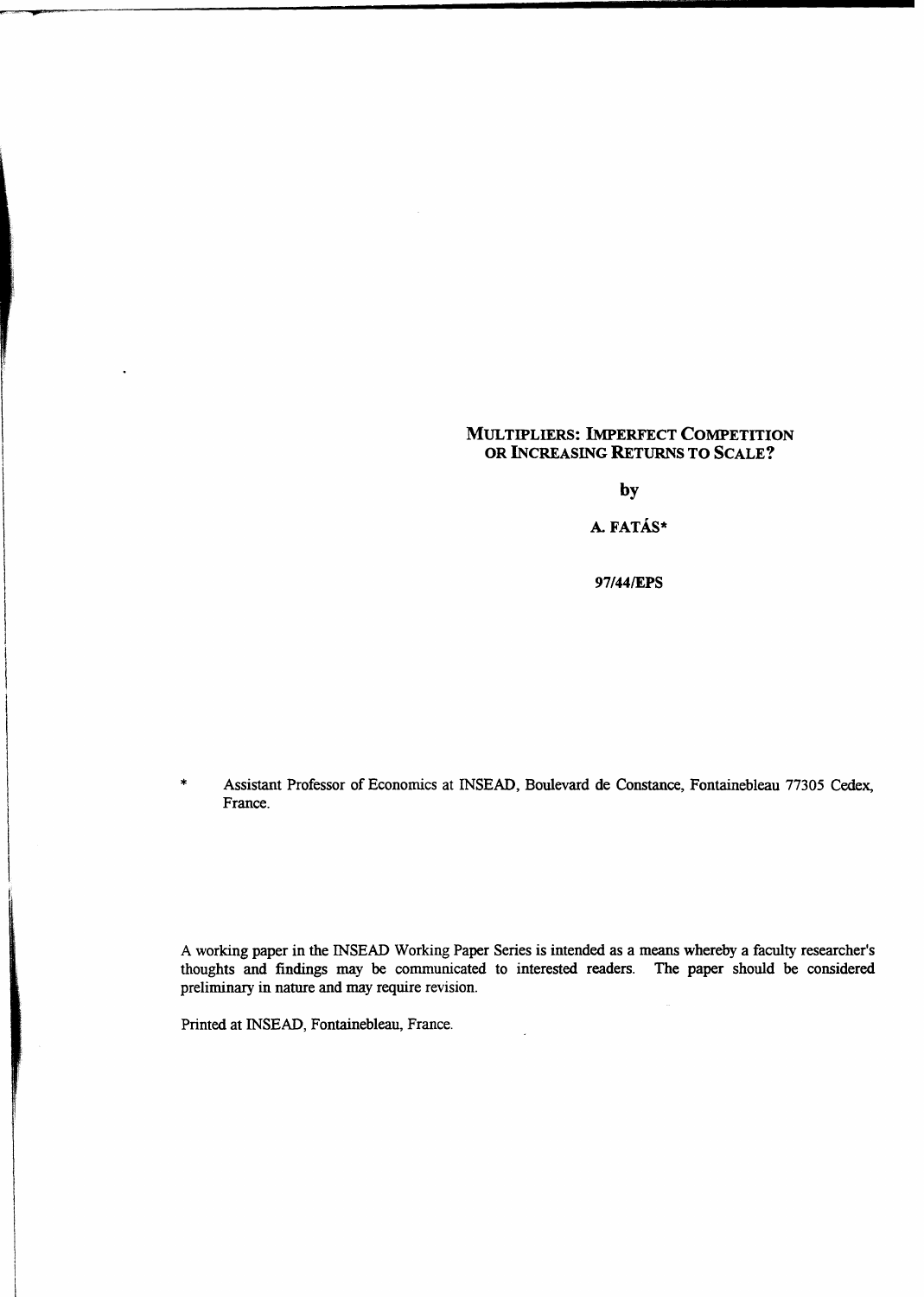# Multipliers: imperfect competition or increasing returns to scale?

Antonio Fatás<sup>\*</sup>

*INSEAD and CEPR*

#### **Abstract**

In a recent paper, Rotemberg and Woodford (1995) study the behavior of imperfectly competitive economies to conclude that imperfect competition magnifies the response of output to certain exogenous shocks. We show that their results are entirely driven by the presence of increasing returns to scale and not by imperfect competition.

*Keywords:* Increasing returns to scale; Imperfect competition; Multipliers; Business cycles. *JEL classification:* E23; E32.

# **1.- Introduction**

There is a long literature that has explored the implications of models of imperfect competition for business cycles. In most cases, imperfect competition is presented as a mechanism to amplify the response of output to exogenous shocks.

In a recent paper, Rotemberg and Woodford (1995) (henceforth RW) study the behavior of imperfectly competitive economies to conclude that imperfect competition amplifies the response of output to exogenous shocks (technology and government purchases). Quoting from their paper: *"We show that the level of the average markup matters when it comes to the response of the economy to changes in technology.*" and "In our model, a larger  $\mu$  (markup), magnifies the *response of output for given values of the other parameters. But this is solely due to the fact that imperfectly competitive firms set the wage below the marginal product of labor so that one percent increase in hours raises output by*  $\mu s_H$  *percent rather than by*  $s_H$  *percent"* (where  $s_H$  is the share of labor in the production function).

In this paper we show that the multiplier effects of higher markups in RW are entirely due to the existence of increasing returns to scale and the fact that in their calibration the markup is made equal to the degree of increasing returns to scale so that the resulting profit rate is equal to zero. Strictly speaking, imperfect competition and the markup do not have any effect on the response of output and a model with perfect competition and external returns to scale would display the same output response.

 $\ast$ INSEAD, Boulevardde Constance, 77305 Fontainebleau, France, Phone: 33 1 60 72 44 19, E-mail: fatas@insead.fr.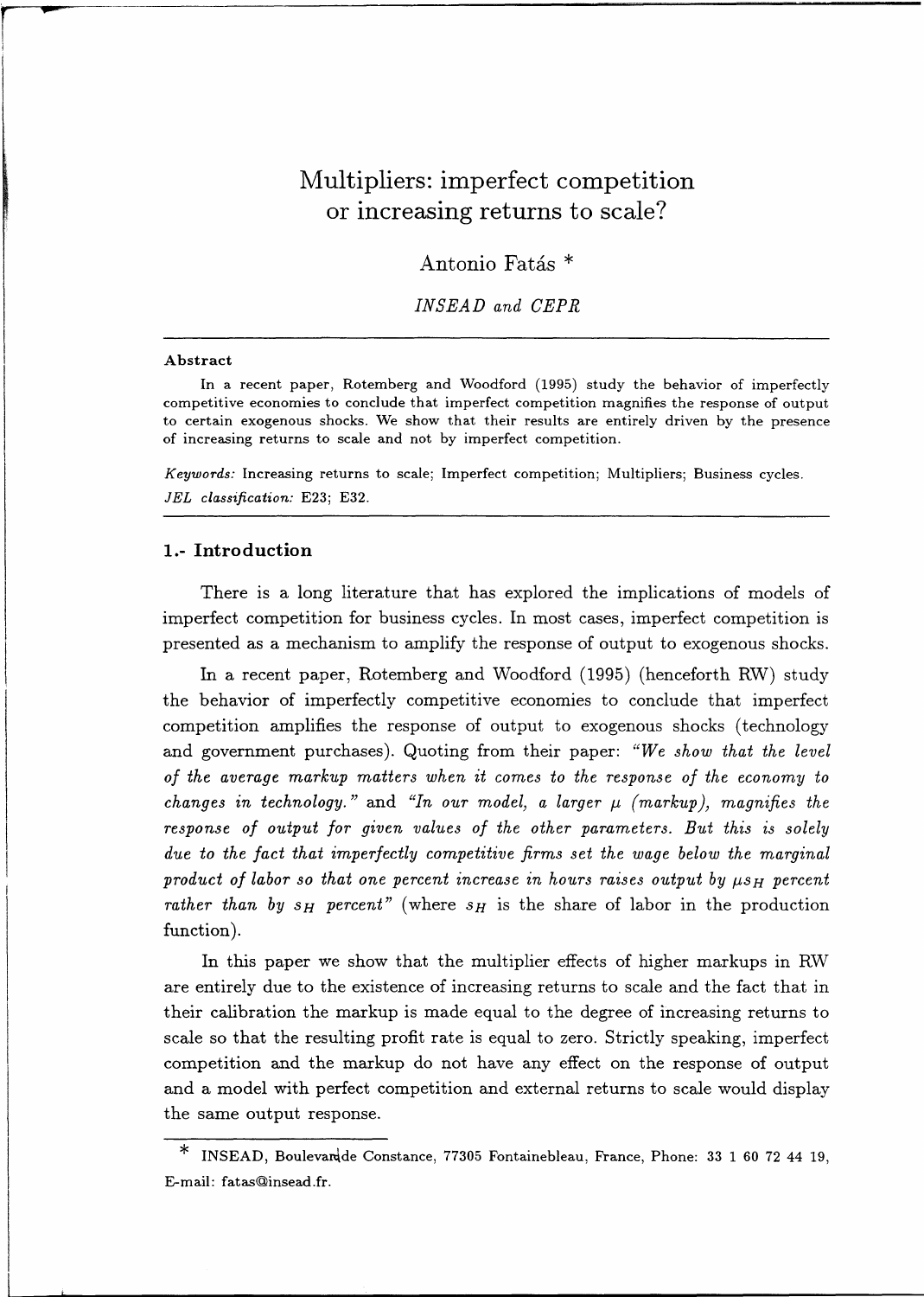IMPERFECT COMPETITION AND MULTIPLIERS 2<br>3 related to a recent paper in this journal, Benassy (1996), which Our result is related to a recent paper in this journal, Benassy (1996), which shows that another feature of business cycles which had been previously related to imperfect competition, output persistence, is also entirely caused by increasing returns to scale. These results cast doubt on the common practice of using calibrated models where the degree of increasing returns to scale is assumed to be equal to the degree of market power.

#### **2.- The Model**

We present a simple static monopolistically competitive model which contains most of the features of the one presented in RW and where we distinguish between the effect of increasing returns to scale and imperfect competition by having two different parameters.<sup>1</sup> We look at the elasticity of output to changes in the technology parameter. As it will become evident, the results can be generalized to other shocks. stically co<br>in RW an<br>e and im<br>ne elastici<br>e evident,<br>e agent w<br>goods nor<br> $c_i^{1-\phi}$ 

#### *Consumption*

The economy is populated by a single agent who inelastically supplies *L* units of labor, consumes from a continuum of goods normalized in the unit interval and maximizes the following utility function nd<br>n:<br>l

$$
U = \mathcal{C} = \left[\int_0^1 c_i^{1-\phi}\right]^{\frac{1}{1-\phi}} dy \tag{1}
$$

subject to the budget constraint

$$
\int_0^1 p_i c_i dj = WL + \Pi
$$
 (2)

From the first order condition, consumer's demand is

$$
c_i = \left(\frac{p_i}{P}\right)^{-\frac{1}{\phi}} C \tag{3}
$$

Where

$$
P \equiv \Big[\int_0^1 p_i^{\frac{\phi-1}{\phi}} dj\Big]^{\frac{\phi}{\phi-1}}\tag{4}
$$

#### *Production*

There is a single producer in each of monopolistically competitive markets. All firms have identical production functions and they use labor and intermediate

<sup>1</sup> Also, given that we want to make the case for multipliers *as* strong as possible, we focus our analysis on the response of output and we abstract from labor supply effects by assuming an inelastic labor supply. As RW show, the response of labor supply to shocks is smaller for imperfectly competitive economies.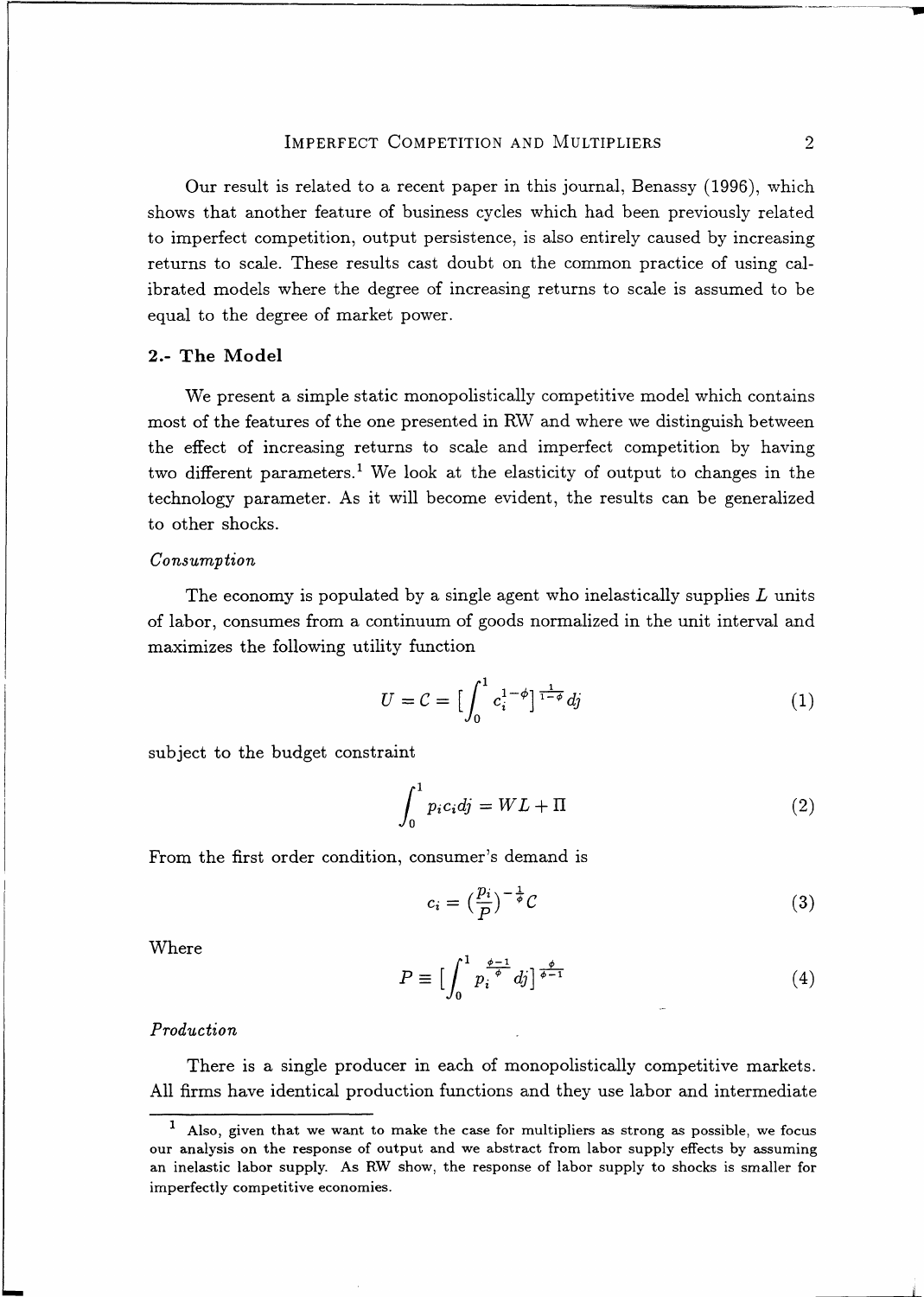$$
q_i = A L_i^{\gamma(1-\delta)} M_i^{\gamma \delta} \tag{5}
$$

where *M<sup>i</sup>* represents a basket of intermediate inputs defined as

COMPETITION AND MULTIPLERS 3  
\n
$$
q_i = AL_i^{\gamma(1-\delta)} M_i^{\gamma\delta}
$$
 (5)  
\n: of intermediate inputs defined as  
\n
$$
M_i = \left(\int_0^1 m_{ji}^{1-\phi} dj\right)^{\frac{1}{1-\phi}}
$$
 (6)  
\nintermediate inputs from sector *j* used in the pro-

where  $m_{ji}$  is the quantity of intermediate inputs from sector  $j$  used in the production of good  $i$ . The composite intermediate good has been defined so that the elasticity of demand for intermediate inputs coincides with the elasticity of demand for final goods.  $\gamma$  represents the degree of increasing returns to scale and *6* represents the share of intermediate inputs in gross production.

## **3.- Resolution**

From cost minimization we can obtain the cost function and the demand for intermediate inputs. The cost function of firm  $i$  is equal to

$$
C_i = \kappa W \left(\frac{P}{W}\right)^{\delta} \left(\frac{q_i}{A}\right)^{\frac{1}{\gamma}}
$$
 (7)

where,

$$
\kappa \equiv (1-\delta)^{-(1-\delta)} \, \delta^{-\delta}
$$

The demand for intermediate input *j* coming from sector i is equal to

$$
m_{ji} = \left(\frac{\delta}{1-\delta}\right)^{1-\delta} \left(\frac{p_i}{P}\right)^{-\frac{1}{\phi}} \left(\frac{W}{P}\right)^{1-\delta} \left(\frac{q_i}{A}\right)^{1/\gamma} \tag{8}
$$

### *Optimal price*

Firms chose prices to maximize

$$
p_i q_i(p_i) - \kappa W \left(\frac{P}{W}\right)^{\delta} \left(\frac{q_i(p_i)}{A}\right)^{1/\gamma} \tag{9}
$$

where  $q_i(p_i)$  is the total demand from consumers and from other firms. Using (3) and integrating (8) over all sectors imposing symmetry (let  $q_j = Q$  for all *j*), we obtain the following expression for total demand

$$
q_i(p_i) = \left(\frac{p_i}{P}\right)^{-\frac{1}{\phi}} \left[\mathcal{C} + \left(\frac{W}{P}\right)^{1-\delta} \left(\frac{1-\delta}{\delta}\right)^{1-\delta} \left(\frac{Q}{A}\right)^{1/\gamma}\right] \tag{10}
$$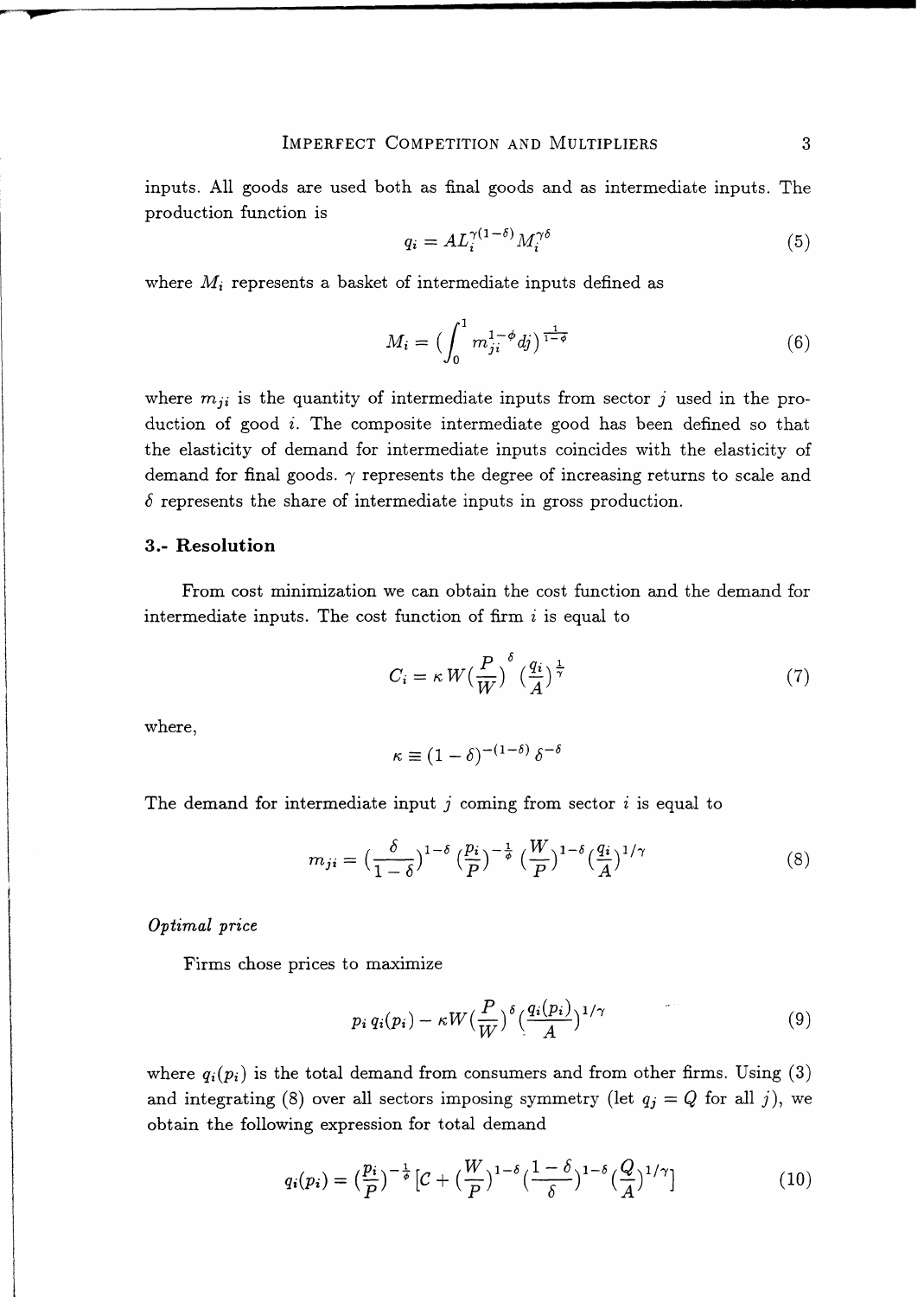Maximization of  $(9)$  subject to  $(10)$  gives

COMPETITION AND MULTIPLIERS  
\nto (10) gives  
\n
$$
p_i = \frac{\mu \kappa W}{A^{\frac{1}{\gamma}}} \left(\frac{W}{P}\right)^{-\delta} \frac{1}{\gamma} Q^{\frac{1-\gamma}{\gamma}}
$$
\n
$$
\mu \equiv \frac{1}{1-\gamma}
$$
\n(11)

where

$$
\mu \equiv \frac{1}{1 - \phi}
$$

## *Equilibrium*

From (11), solving for a symmetric equilibrium where  $p_i = P$ 

$$
\mu \equiv \frac{1}{1 - \phi}
$$
  
symmetric equilibrium where  $p_i = P$   

$$
P = \left[\frac{\mu \kappa}{A^{\frac{1}{\gamma}}} \frac{1}{\gamma} Q^{\frac{1 - \gamma}{\gamma}}\right]^{\frac{1}{1 - \delta}} W
$$
(12)

Combining (5), (6), (8) and (12) we obtain the following expression for equilibrium output (gross production)  $\mu \equiv \frac{1}{1-\phi}$ <br> **a** symmetric equilibriu<br>  $P = \left[\frac{\mu\kappa}{A^{\frac{1}{\gamma}}} \frac{1}{\gamma} Q^{\frac{1-\gamma}{\gamma}}\right]^{\frac{1}{1-\delta}}$ <br>
(12) we obtain the follo<br>  $Q = \left[AL^{(1-\delta)\gamma} \left(\frac{\delta\gamma}{\mu}\right)^{\delta\gamma}\right]$ <br>
at

$$
Q = \left[ A L^{(1-\delta)\gamma} \left( \frac{\delta \gamma}{\mu} \right)^{\delta \gamma} \right]^{\frac{1}{1-\delta \gamma}} \tag{13}
$$

and as for final (net) output

$$
Q^{F} = \left[ A L^{(1-\delta)\gamma} \left( \frac{\delta \gamma}{\mu} \right)^{\delta \gamma} \right]^{\frac{1}{1-\delta\gamma}} \left( 1 - \frac{\delta \gamma}{\mu} \right) \tag{14}
$$

#### *Response to technology shocks*

From  $(14)$ , the elasticity of final output with respect to the parameter A is equal to

$$
\frac{dln(Q^F)}{dln(A)} = \frac{1}{1 - \delta\gamma} \tag{15}
$$

The markup does not appear in this expression. Therefore, imperfect competition has no effect on the response of output to technology shocks.<sup>2</sup> It is the degree of increasing returns to scale the key parameter that determines the multiplier effect. By calibrating the model to have zero profit (and therefore  $\mu = \gamma$ ), RW conclude that there is a connection between imperfect competition and the response of output. But this connection only exists to the extent that a degree of market power is needed to justify internal increasing returns to scale and zero profits. Indeed, one could write a model with perfect competition and external returns to scale and replicate the response of output.

<sup>&</sup>lt;sup>2</sup> From (14), it is important to realize that even if we had allowed for an elastic labor supply, the response of output to the number of hours would have also been independent of the markup, contrary to the above quote from RW.